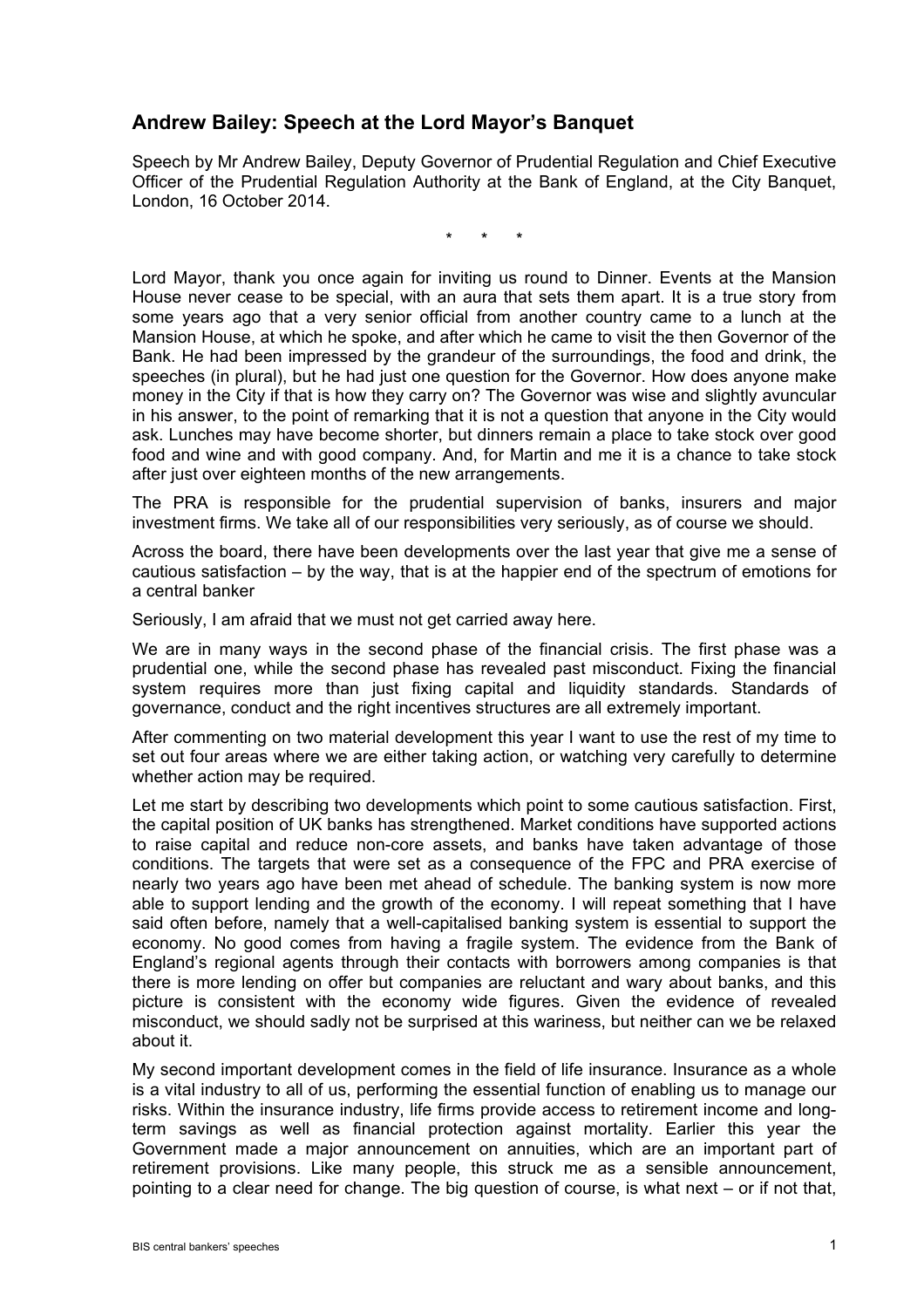what else? We heard something on that earlier this week. I am not going to reflect on that tonight, but while the original announcement came as a shock to some business models, the PRA's assessment was that it did not appear to compromise the safety and soundness of firms in way that threatens our objective, and nor did it threaten our insurance objective of policyholder protection. No firm has failed, but bear in mind that orderly failure is very much consistent with our objectives being met. That is what should happen in my view, namely the prudential position should be sufficiently safe and sound to accommodate changes in other areas of public policy. It is not easy in our world to point to indications of when our objectives are met, a point made to us quite rightly by the National Audit Office. I would offer this as one such indicator.

I will spend the rest of my time commenting on a four areas where we are either taking action or watching very carefully to determine whether action may be required.

The first is the capital framework for banks – which is distinct from, but related to, the capital position of banks that I mentioned at the start. There are now three planks to the capital framework: a risk-based assessment which may be based either around firms' internal models or a standardised approach; a measurement of leverage; and stress tests. Together these approaches provide firms and us with the tools to do two things: to add up overall capital requirements; and as diagnostic tools to allow the probing and analysis of strengths and weaknesses of firms' positions. I cannot emphasise enough that good judgemental supervision which is forward-looking employs diagnostic tools. None of these tools will provide the "right" answer, they are not tablets of stone. They enable assessment and challenge, by managements, boards and supervisors. The idea that we could rely on one of these tools alone, which you can read in some books, is, let me be blunt, naïve. Good supervision looks at things from different angles in order to build up pictures. In the same vein, I do not agree with those who say that we should disallow firms' internal models. That amounts to saying we are not interested in how firms' manage their own risks and that somehow we have better models to use. But, we don't rely exclusively on firms' models, and we challenge them hard; and we throw them out when we don't like them, and we have done that. Good prudential supervisors are bold enough to do that. The lesson is look at models, but do it properly, and to do that is not a simple job.

Toward the end of the year, we will publish the results of our first round of simultaneous across major UK banks stress tests, which will follow the publication by the European Banking Authority of its stress tests in just over a week from now. Our stress tests are a real step in the direction towards the full use of such tests as one of the three pillars of the capital framework.

This is a major development compared to the cumbersome and slow process of stress testing one bank after another that we developed during and after the height of the crisis. We will be using these tests to assess whether firms have capital positions and capital plans looking forwards which will provide re-assurance that they will be safe and sound under stressed conditions, as the name suggests. If they don't – and you should take no inference on the results from what I say here – we will ask them to look again at their plans. Stress tests should not be a dramatic event, they should be part of the health check and they should prompt measured responses where necessary, and reflecting the fact that at different speeds banks are heading out of the crisis.

Last on capital is the issue of loss absorbency in going and gone concern states. For the major banks this is the too big to fail problem. The Basel Capital framework was flawed: it didn't provide adequate loss absorbency in going concern; and it failed to consider what would happen in gone concern states of the world. The global framework remains in that position until we can get agreement on, and implementation of, a Total Loss Absorbency framework. This is our single most important objective, at the heart of the global work of the FSB in respect of the largest banks – the globally significant. The huge effort to secure what will be an historic agreement comes to the table in Brisbane next month. I'm not going to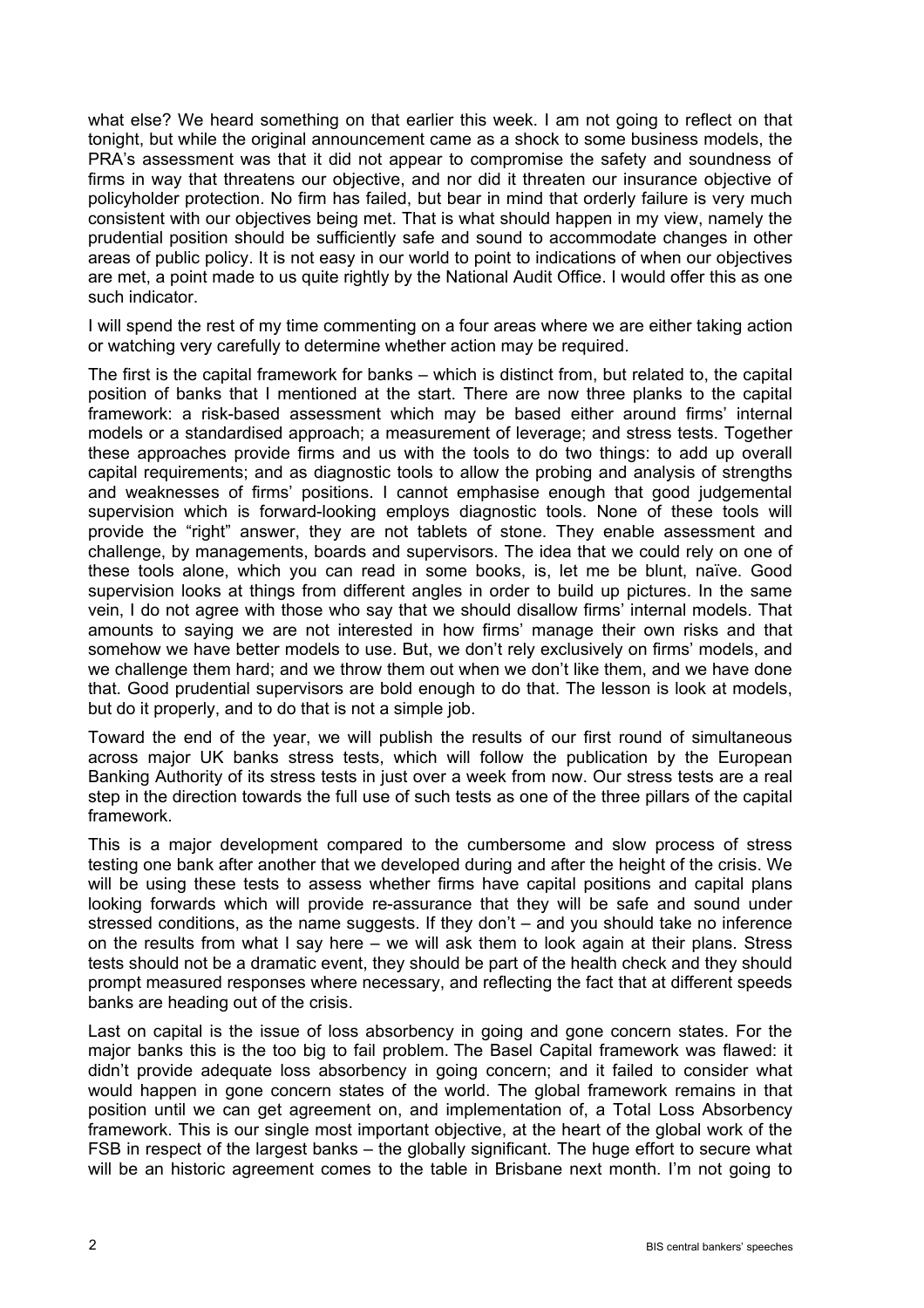tempt fate; but my fingers are crossed, and I should add that this is the nearest I get to insider trading, as I know the impressive quality of the work that has gone on in the FSB.

The second area on which I will comment concerns the insurance industry, namely the introduction of Solvency II. It will happen in 2016. It is a major step forward as a framework for risk assessment. It is not the first time that insurance firms will be using models to assess safety and soundness and policyholder protection. That would be an absurd thing to say for an industry that has modelled from the outset. But, it does represent a step change in the use of models in the prudential process. Very briefly I want to be clear that we will be using these models in an appropriately diagnostic fashion. None of us should be slaves to models. We will challenge robustly, and some of our challenges will be less welcome than others, that is the nature of what we do. As Mark Carney said recently, this rigour has a purpose. The dangers of using poorly designed models were made all too clear in the banking sector. So the PRA won't hesitate to withhold approval of an inadequate or opaque model. But, I want to give a commitment from the PRA, my door will always be open to discuss the challenges, and the same goes for my colleagues.

My third area might at first hearing sound rather odd as it is conduct risk or, sadly, misconduct risk. No, I am not making a bid for the FCA – I like Twin Peaks thank you; and the PRA and the FCA work together, and Martin and I put great emphasis on that happening. But as I said earlier we are in many ways in the second phase of the financial crisis, and this phase has at its root conduct of business, towards customers, in financial markets, and in areas of public policy such as financial sanctions and anti-money laundering. At its most serious, this confluence of conduct risk can threaten the safety and soundness of firms. Let me be clear, as a prudential supervisor I do not condone misconduct, and I support Martin and the FCA in what they are doing.

Society expects higher standards, and the PRA supports the FCA in upholding these standards as part of the global effort to restore trust between financial institutions, regulators and – most importantly – the public. Three things strike me as important as part of this effort and I pick these three because they are close to my role and that of the PRA and the wider Bank of England. First, the Fair and Effective Markets Review under my colleague Minouche Shafik, with Martin and Charles Roxburgh, is vitally important to establish the better standards that society reasonably expects. Second, we need better international coordination among authorities to enable conduct risks to be dealt with effectively, but also in ways that do not threaten safety and soundness. That is a high priority. And third, to support credit and borrowing in the economy, and thus growth, we must all work to ensure that people feel confident to use banks and thus overcome the legacy of mistrust from revealed misconduct.

The fourth issue on which I want to comment concerns incentives. These lie at the heart of good pro-active supervision, getting the incentives right. Unfortunately, we see areas where that has not happened. I want to cover two of those. The first is remuneration. Once again there is a lot being said on this subject. My view has not changed. We need a system where senior people who are responsible for the performance of their firms understand that for a reasonable period of time a meaningful proportion of their remuneration is at risk of being taken away. There is nothing new about this; after all, it is how the traditional partnership system worked. So let me be blunt, the bonus cap is the wrong policy, the debate around it is misguided, and the best thing I can say about allowances is that they are a response to a bad policy. They are not a good solution. I will not win friends in some places for saying this but it dismays me to see a debate which is at times so divorced from the heart of the matter, which is setting appropriate incentives by putting a meaningful amount of pay at risk. Sadly, taking this stance sometimes attracts the criticism of being pro bonuses. This is not true, and I can say from experience that advocating putting bankers' pay at risk does not naturally improve my popularity in some quarters. But if you don't believe it from me, here is what the Parliamentary Commission on Banking Standard had to say: "There are distinct advantages to a significant proportion of banking remuneration being in variable rather than fixed form. It is easier to adjust variable remuneration to reflect the health of an individual bank. The use of